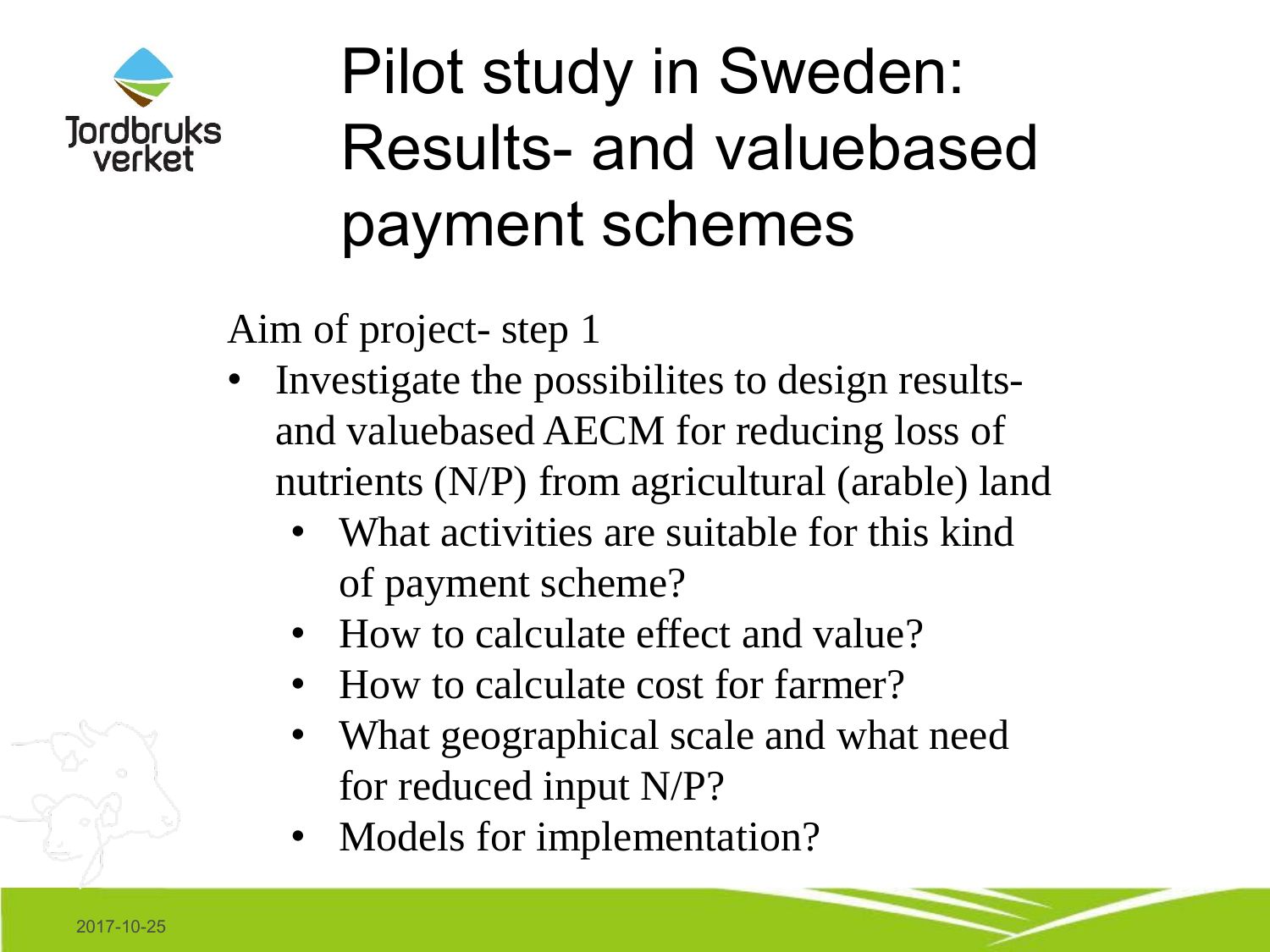

Pilot study in Sweden: Results- and valuebased payment schemes

Aim of project- step 2

- Design payment schemes
- Test in a pilot area
- Step 1 start spring 2017
- Step 2 practical pilot, as part of a transnational project, this project was rejected. So right now- no pilot!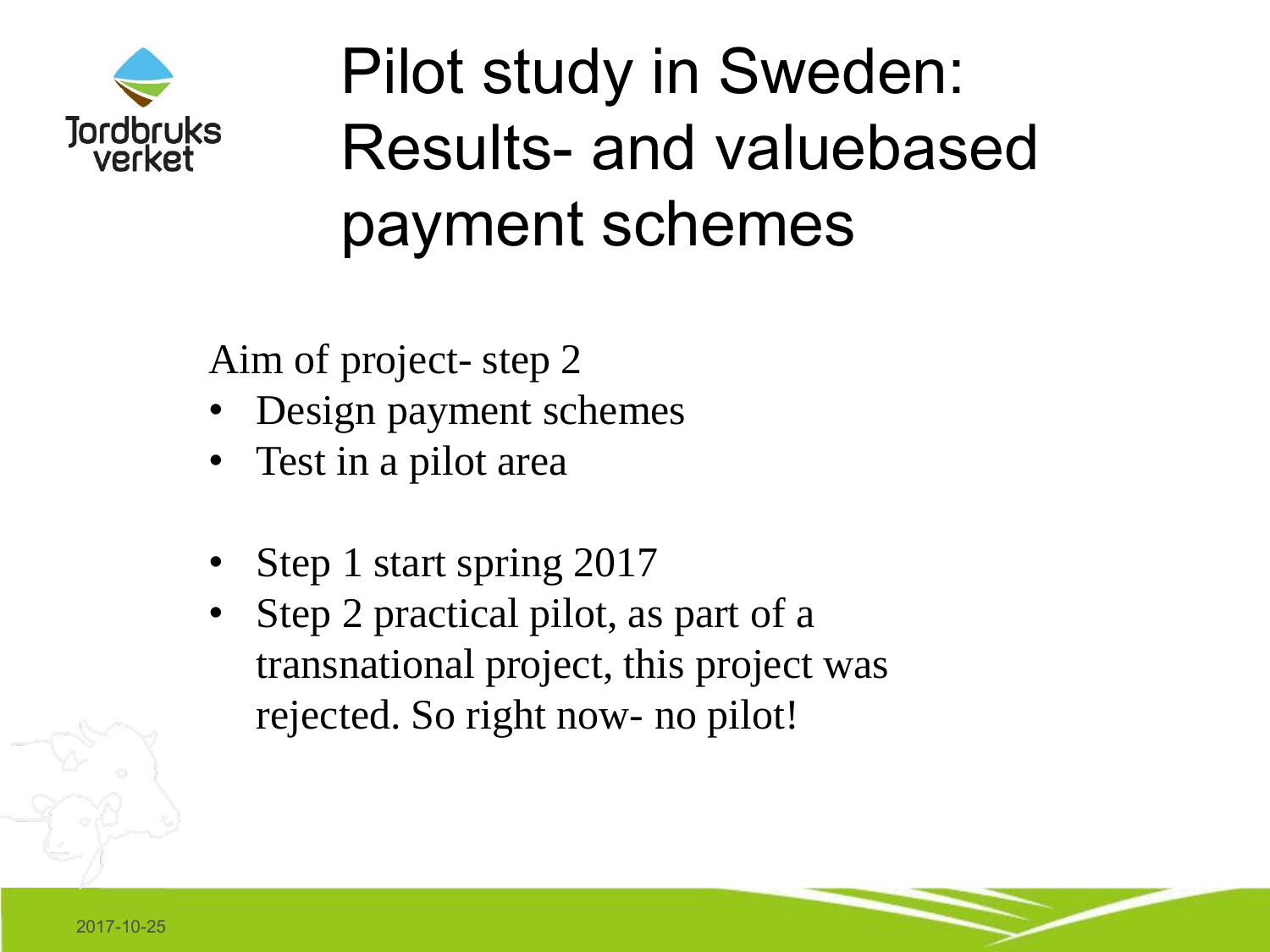

## Pilot study in Sweden: Results- and valuebased payment schemes

Principle of pricing

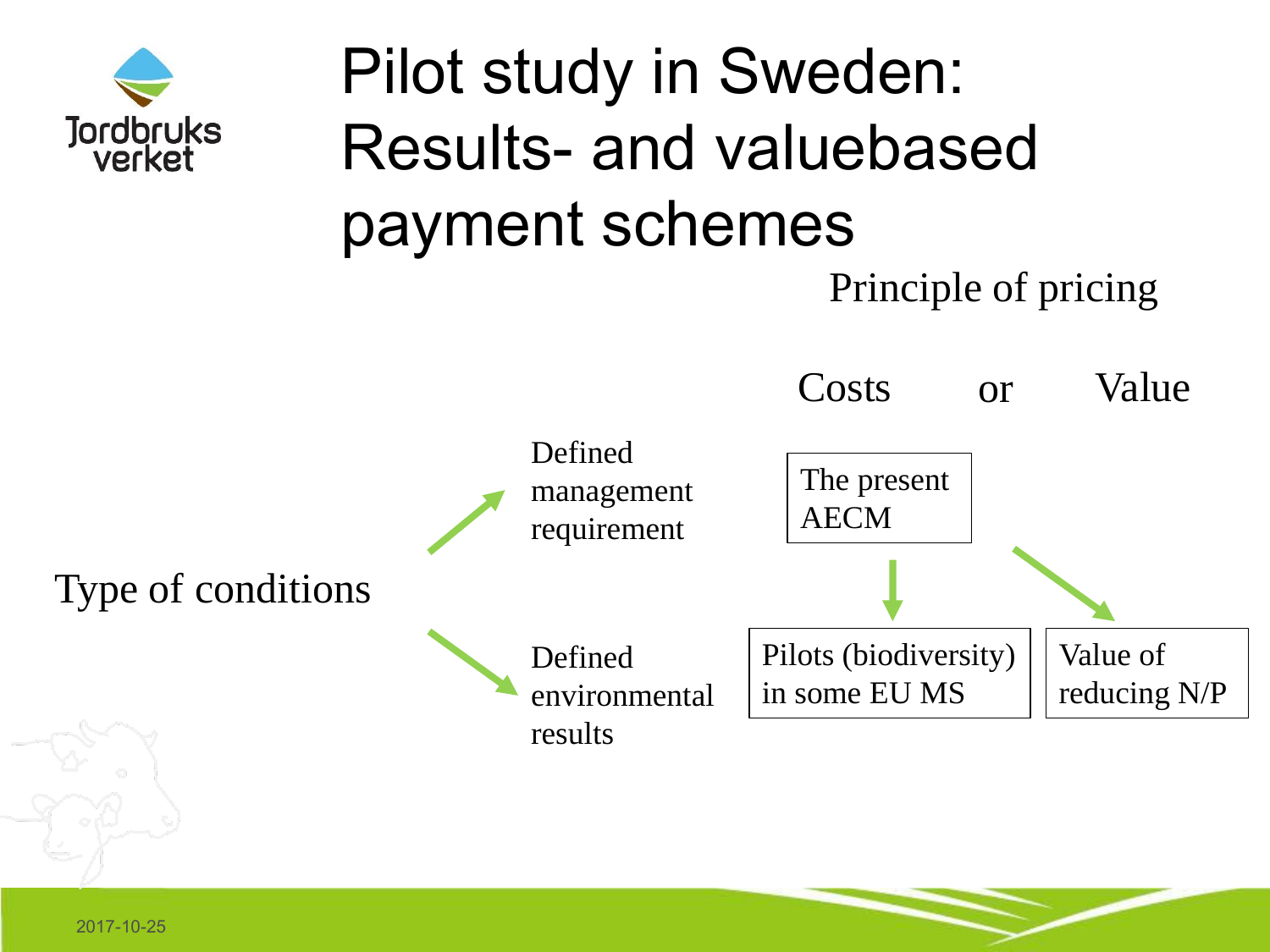

Challenges: to find models for calculating the load on the selected geographical scale and to find activities with a proven effect that works in a results-and valuebased payment system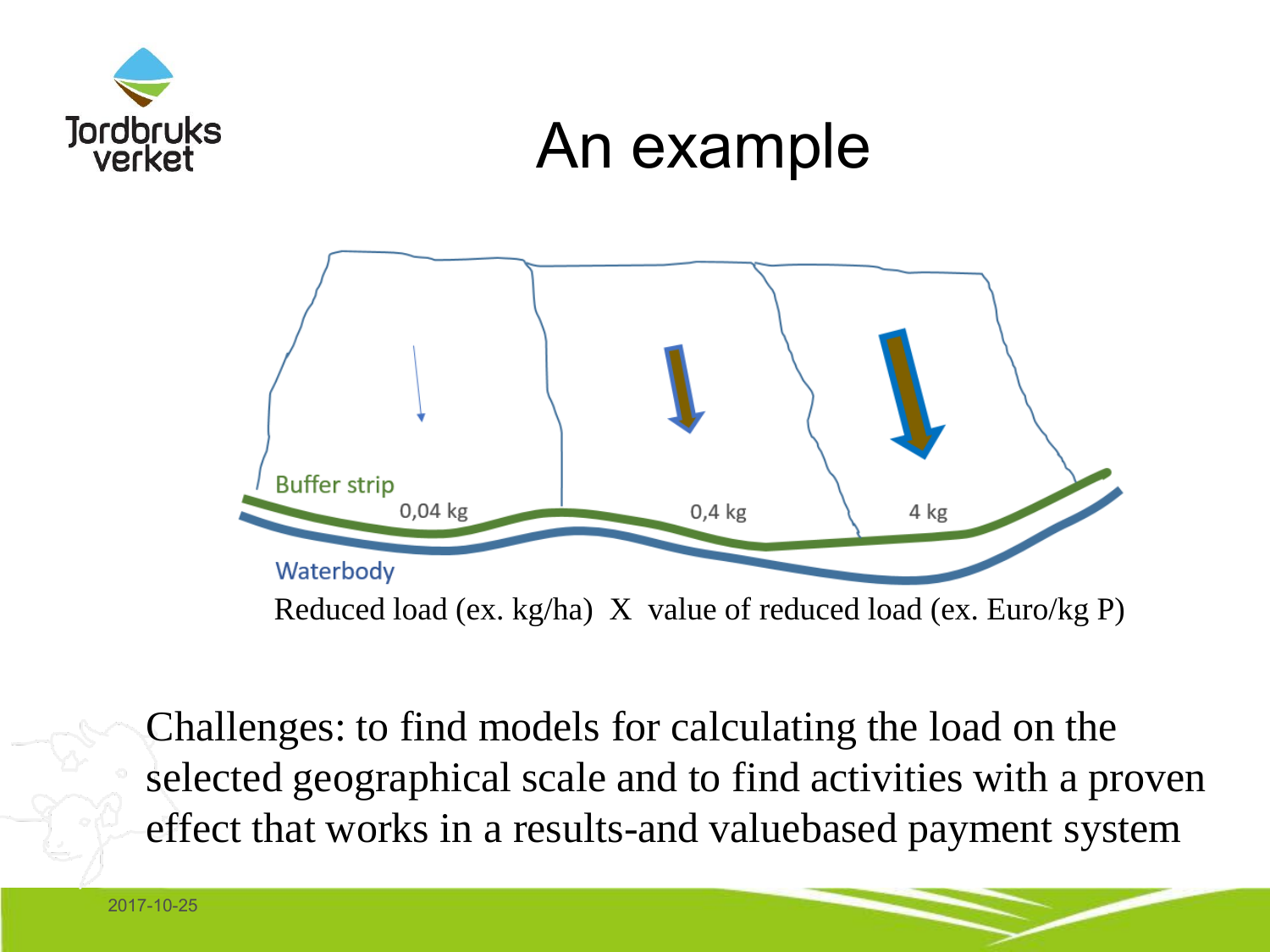

## Questions to consider when designing a payment scheme